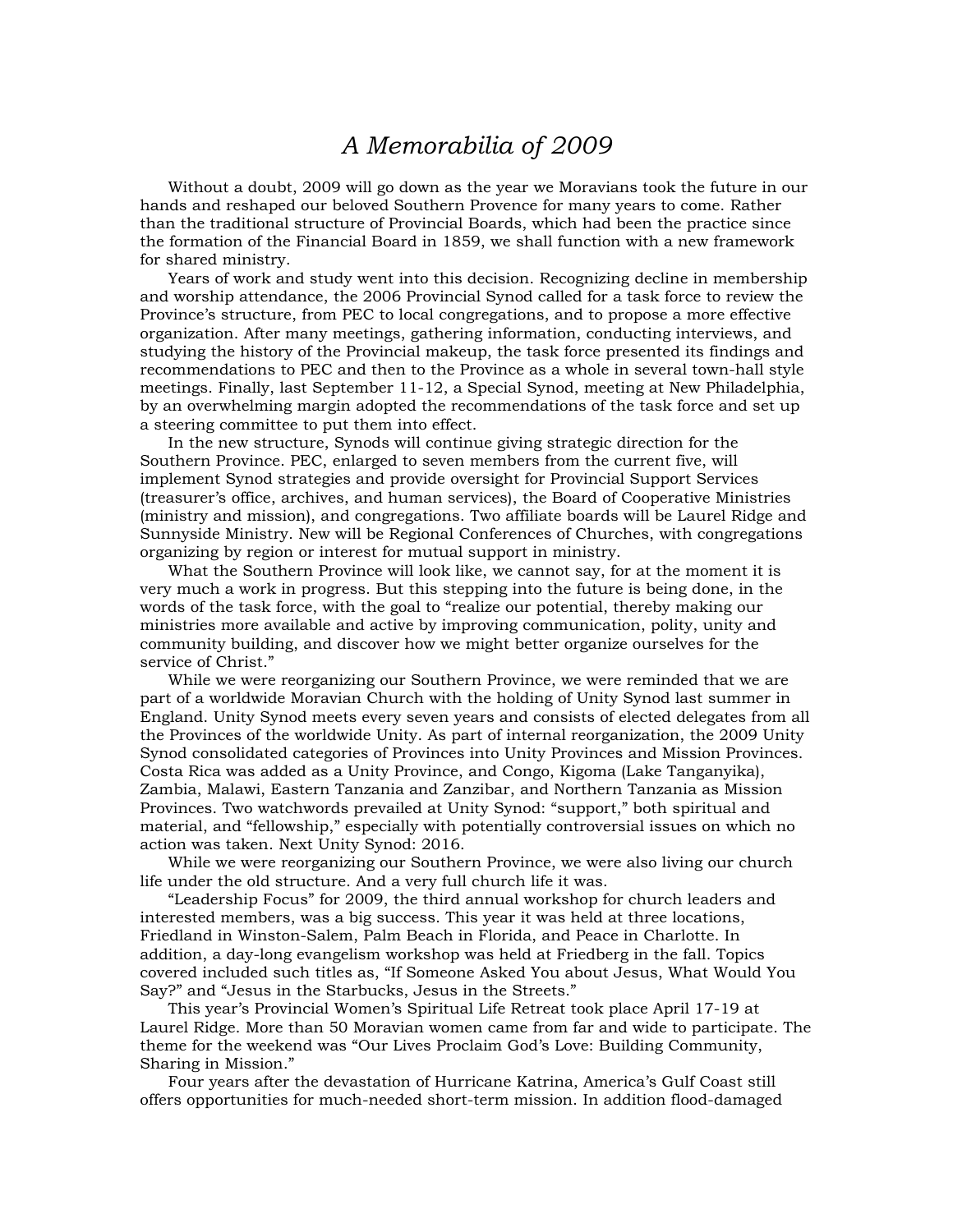areas of Paducah, Kentucky, and hurricane-damaged Nicaragua and Honduras beckoned assistance of Moravians through the Volunteer Ministries of the Board of World Mission. Don't say you don't have an opportunity. It's out there, waiting for your helping hands.

Under the "old" structure of Provincial boards, church planting and extension has taken place through the Board of Evangelism and Home Missions, our growth engine, as we liked to call it. Among other activities, BEHM Director David Guthrie writes that "2009 proved to be a time of transition for new church development in our Province."

Holly Springs sadly closed its doors at the end of March. It began in 1999 as an outreach of Raleigh Moravian with Christ the King in nearby Durham also assisting. But though it had such promise, Holly Springs did not catch on in fast-growing southwestern Wake County. During its short lifetime, Holly Springs made a major contribution to Moravian Church history. With the call of Tracy Robinson as its pastor in August 2006 Holly Springs became the first predominately white Southern Province congregation to have a non-white as its minister, in this case Nicaraguan. Br. Robinson now serves in the Northern Province, organizing an outreach to Latinos in the Lehigh Valley area.

"Come and Worship" — that's the name of a "new" worship venue with a group that meets each Sunday at Chelsea's Coffee Shop in downtown Winston-Salem. Come and Worship has completed its second year of activity, and average attendance is around 30. The group continues to give away one-half of its offerings to missions and community agencies, and carries out "hands on" mission projects as well. "It's wonderful!" says one attendee. And it's all led by the likely trio of Br. Guthrie from BEHM, guitar-strumming Brad Bennett of Board of Christian Education, and "have music, will travel" Bishop Sam Gray of Board of World Mission.

BEHM has also had a year of change and reorganization in ministry to Hispanics. In February, the Rev. Enrique Alcantara concluded his work as Director of Latino Ministry Education and Development. La Iglesia Cordero de Dios (Lamb of God) moved to fellowship status. In June BEHM accepted with regret the group's decision to organize independently of the Moravian Church.

Then beginning in June, Hilda Regaldo, Director of Mission and Evangelism at Bethabara Church began part-time employment with BEHM as Latino Ministries Coordinator, working with a new Latino Ministries Committee to provide consultation, education, and support to local congregations as they develop ministries in their communities. Plans are under way for a Latino Ministries workshop in late January: "La Familia Morava Comparte la Mesa Con Todos" (The Moravian Family Shares the Table Together).

The active ministry of older adults continued in our Province through the Senior Friends organization. Their annual retreat at Laurel Ridge had a significant increase in participants — 46 this year. The Older Adult Committee started the "Moravian Voices of Experience" Choir, which began a music ministry to residents of nursing and retirement communities.

Br. Guthrie concluded his survey of BEHM with this observation: "After the Special Synod, our Board turned its attention to maintaining momentum in all ongoing ministries and preparing to effectively 'pass the baton' as a new structure for Provincial ministries emerges in 2010."

Notwithstanding the economic challenges the entire country has faced, Director Nola Knouse reports the Moravian Music Foundation has "continued to do what we do best — preserve, celebrate, and cultivate the musical life of Moravians. We enjoyed a great Music Festival in Belmont, North Carolina (the first Southern Province festival ever to be held outside of Winston-Salem). We have published 20 anthems in our own new 'Moravian Star Anthem Series.' We have released a new compact disk recording of Moravian vocal solos ('Loveliest Immanuel'). And we are working on the final proofreading of the forthcoming Shorter Moravian Hymnal. (This will have a different name, but it is essentially the sort of thing that was done in earlier centuries: a smaller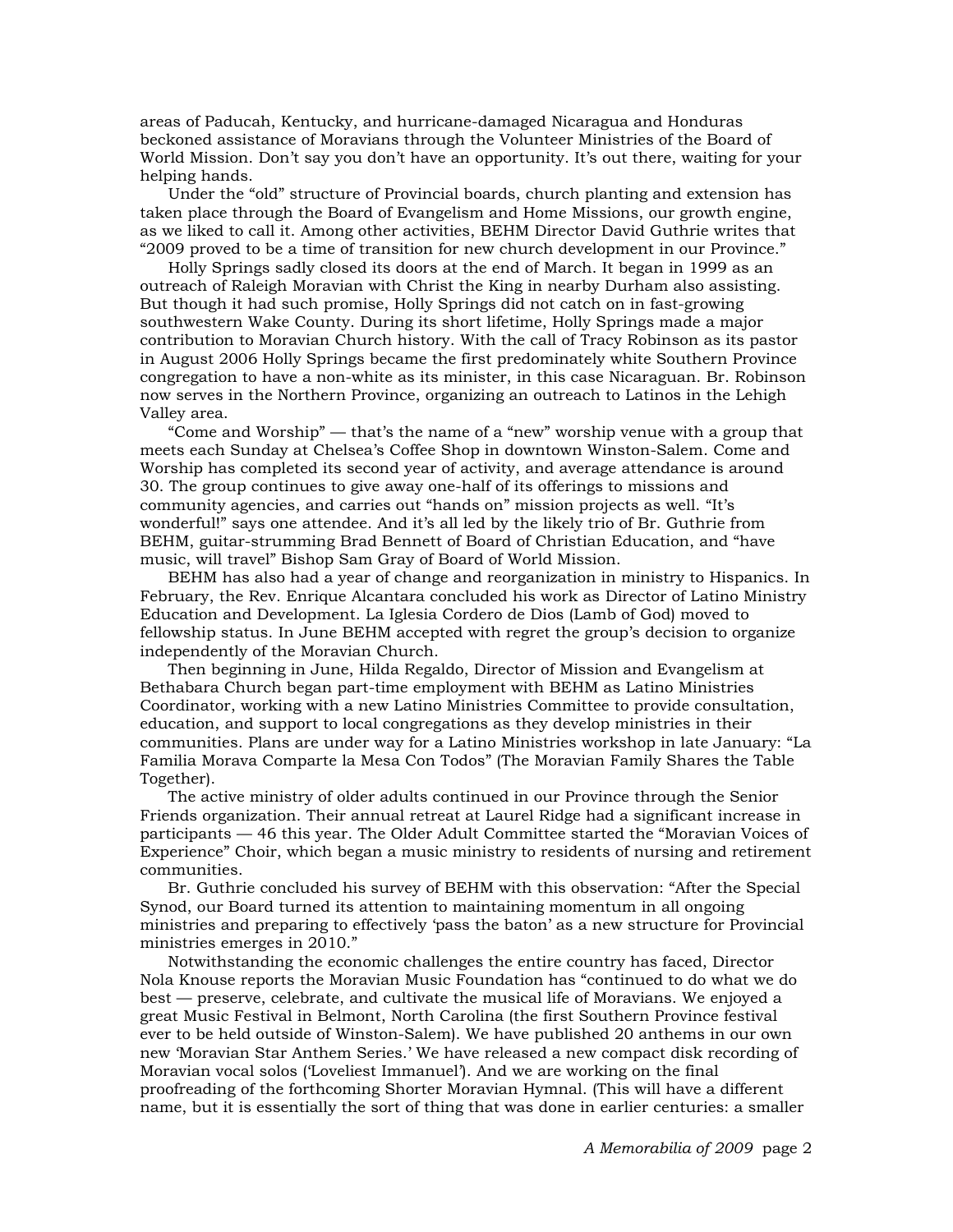hymnal and liturgy book containing the 'core' of Moravian hymnody.)" In addition Music Foundation staff added many frequent-flyer miles to hold numerous workshops, conferences, and concerts in Florida, Wisconsin, Minnesota, New York, North Dakota.

As if all that wasn't enough, Sr. Knouse completed her studies at Moravian Theological Seminary and was ordained into the Moravian ministry. Her call? What else — specialized ministry as Director of the Moravian Music Foundation.

Director Knouse concludes by looking forward to 2010, which "promises to be more of the same — workshops, a concert tour to Europe, the Bethlehem Conference on Moravian Music, new recording(s), converting our catalog to electronic format, and so on." Just enough to keep her busy.

Sometimes in a Memorabilia we overlook Moravian Archives, because — well, that is what we do, collect the Southern Province's activities to be history for Moravians (and others) in the future. Aside from normal work, Archives took to heart the advice of the Provincial Treasurer to secure outside funding for our work. And so Moravian Archives is partnering with the Cherokee Nation and Eastern Band of the Cherokee Indians to publish the entirety of Moravian mission records to the Cherokees. That is almost 100 years of diaries, correspondence, reports, committee minutes — truly a large slice of American history that has been very little explored. Look for volume one of *Records of the Moravians among the Cherokees* (that's the official title now) next spring.

One transition that must be recognized in a Memorabilia: On March 4 ownership of Moravian Book & Gift Shop was transferred from the Moravian Church, Southern Province, to Old Salem Museums & Gardens. Eleanor Presley and George Higgins began Book & Gift in the fall of 1966 as the Moravian Book Room in the offices of Board of Christian Education on Church and Bank Streets. In 1977 the business was relocated to Main Street opposite Salem Square, where it could serve not only Moravians but thousands of visitors to Old Salem. Over its 45 years of service, Book & Gift distributed more than \$600,000 to worthy cause. Now under new ownership and management, Moravian Book & Gift will maintain the Moravian Church interpretation area and will continue to offer Moravian publications for sale. And the telephone number remains the same: 336-723-6262.

And now a rosy economic report: Despite the economic gloom of the previous year (anyone remember the late, great Wachovia Bank?), our Provincial Treasurer reported 2008 was "another good year, all things considered. While several churches struggled to make their Provincial Share payments each month, most of them found a way to make it happen." What a wonderful report for that disastrous year 2008. Now, Mr. Treasurer and all church Boards of Trustees, how about just as rosy a report for 2009. (And remember, fellow church members, how they can best perform such a feat — by our giving more generously.)

Finally we take a brief survey of news from the churches, for here is the heartbeat of the Province.

The year 2009 was notable for one church especially. **Bethania** celebrated its 250th anniversary. On June 12, 1759, when the site was selected for the first planned community of the Moravians in North Carolina, almost all was still wilderness in northwest North Carolina, and we were in the midst of the French and Indian War. But a handful of Moravians from Bethabara plus eight families of newcomers took courage to make the beginning, which is now the second oldest Moravian Church in the South. Congratulations again to Bethania for 250 years of service to our Lord and Savior.

We are always looking for signposts along our way, and several of our churches are making sure we get it right with new signs pointing their way. **Friedberg**, **Clemmons**, **Covenant**, and **Unity** have new signs. Clemmons felt it was the biggest secret in town, since it sits off the main drag. Also sporting a new sign is **Laurel Ridge**, which is greatly appreciated by all of us who have passed the turnoff on the highway. It is made of stone, which is very fitting for our camp and conference center in the mountains.

Toward the end of March, the nation's economy bottomed out and began a slow climb back toward health. But even before then a number of our churches were